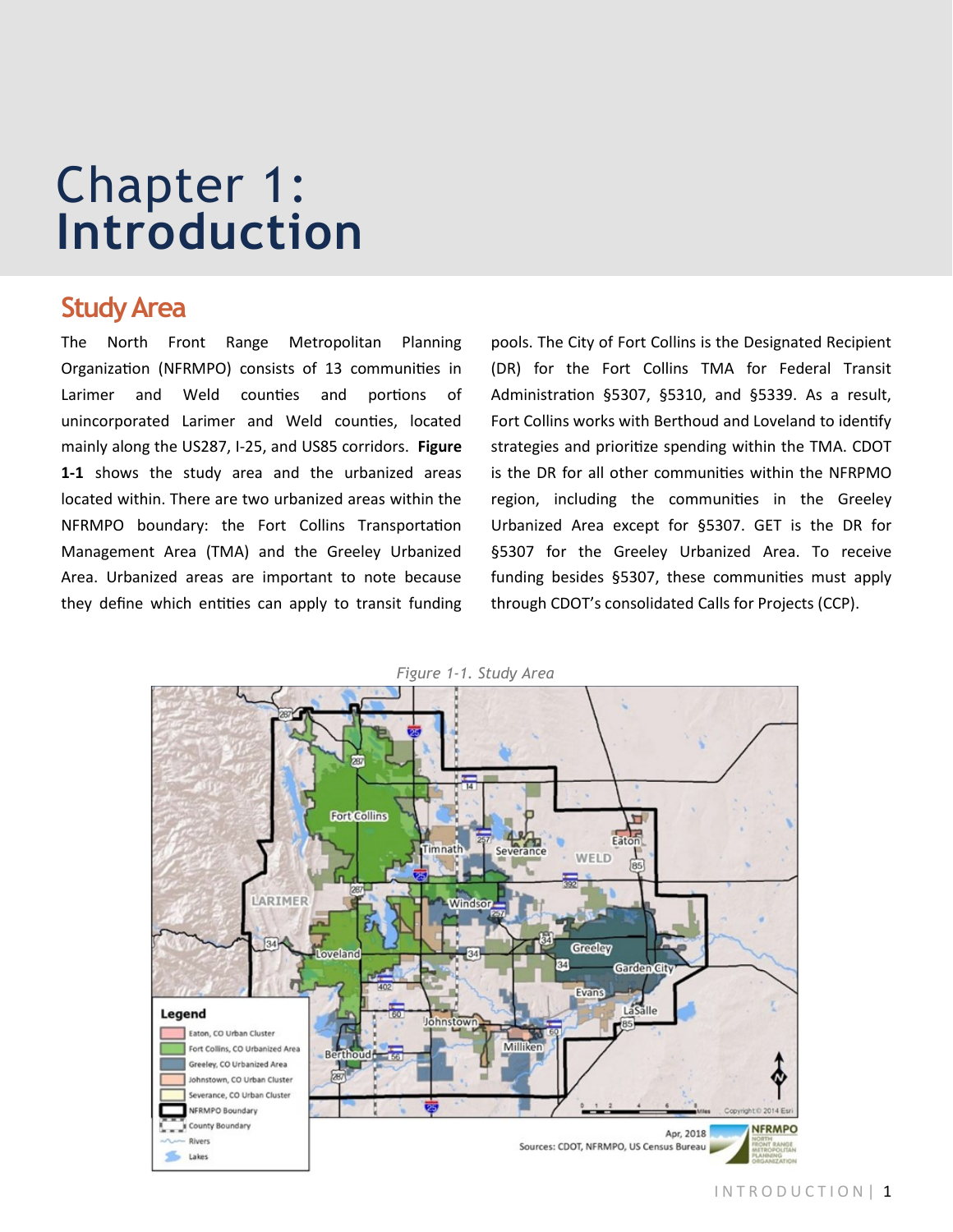# **Purpose of this Plan**

The *2045 RTE* replaces the *2040 RTE* and will become a part of the NFRMPO's *2045 Regional Transportation Plan (RTP)*. The purpose of the *2045 RTE* is to guide development of regional transit in Northern Colorado. The *2040 RTE* focused on the steps necessary to translate a long-term regional transit vision into reality. It provided alternatives ranging from maintaining the status quo to rapid progress towards the service levels envisioned in the *North I-25 Environmental Impact Statement (EIS)*.

That planning effort reflected a more detailed level of analysis than had been done in the past, and an attention both to mobility within the NFRMPO planning boundary and beyond. The *2045 RTE* seeks to update the vision for regional transit in Northern Colorado and to provide a more comprehensive suite of recommendations. The *2045 RTE* seeks to more comprehensively address mobility within the NFRMPO planning boundary.

# **Planning Context**

Within the region, local governments have developed transit services primarily to meet the local travel needs of residents within their communities. As the region has grown, there has been an increasing need for transit services between communities and to major activity and employment centers. Activity centers include Colorado State University and the University of Northern Colorado. Growth is expected to continue within the North Front Range, with an 83 percent increase in population and a 67 percent increase in jobs between 2015 and 2045

(**Figure 1-2**). Housing to accommodate this growth is anticipated to develop within the center of the region and in unincorporated areas where transit services may not exist or are not as well developed as in the urbanized areas. Increases in housing prices and rent have pushed populations farther from jobs, increasing the need for investment in transportation. Jobs will continue to develop primarily along established commercial corridors and within downtowns. Demographics are explained in more detail in **Chapter 2**.

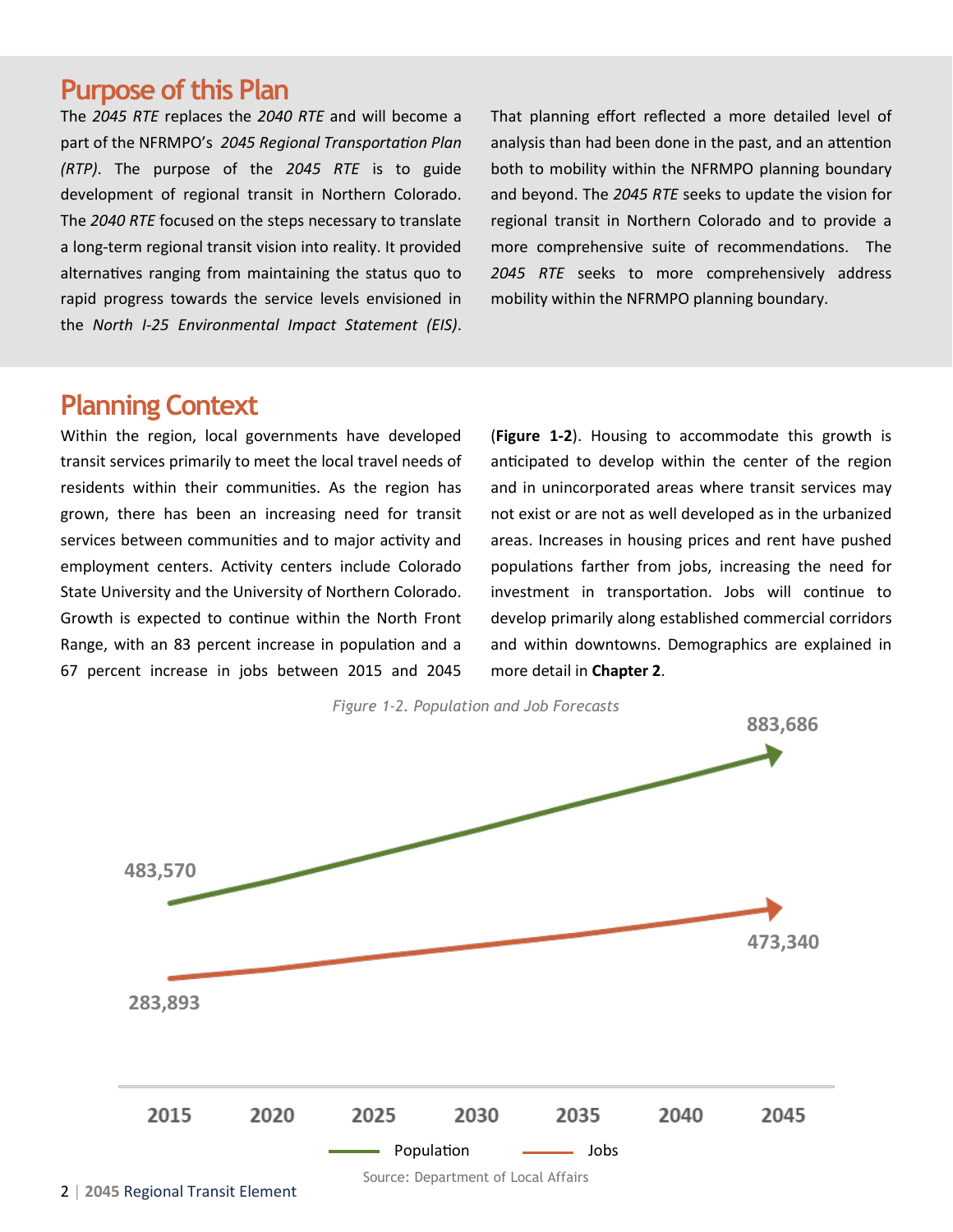The region's rapid development also strains the already congested transportation network. Travel forecasts project regional congestion levels will require significant investment in transportation infrastructure for all modes. Transit services could provide an effective alternative during peak period travel times as a feeder service to regional transit corridors. While it is widely recognized regional transit services are important to Northern Colorado's future, many questions still must be answered. What transit services will be needed most in the future? How will they be delivered? How will they be funded? The funding of transit services is a perennial

challenge and the development of regional transit services requires stable funding across and between communities. Currently, each community is responsible for determining how they fund their local transit services and any connections to other communities through regional services. Recognizing these issues and challenges, the *2045 RTE* focuses on identifying creative solutions to help move the development of regional transit services forward. The *2045 RTE* vision, developed in response to the planning context and through the public outreach process described below, is presented at the end of this Chapter.

## **Planning Process**

The NFRMPO developed the *2045 RTE* with input and guidance from the NFRMPO's Technical Advisory Committee (TAC), the 2045 RTE Steering Committee, and members of the public. The Planning Council guided the development of the report and adopted the Plan at their November 1, 2018 meeting as part of the regional planning process.

## **Regional Steering Committee**

Planning activities for the *2045 RTE* began with the formation of the 2045 RTE Steering Committee. The purpose of this Committee was to bring together representatives from regional transit agencies and the community to help guide the planning process and *2045 RTE* content. The 2045 RTE Steering Committee included one representative from each of the following agencies: The Arc of Larimer County, City of Loveland Transit (COLT), Greeley-Evans Transit (GET), Transfort, Senior Alternatives in Transportation (SAINT), Colorado State University (CSU) Institute for the Built Environment, Larimer County Department of Health and Environment Built Environment Program, and the Town of Windsor. The Steering Committee met four times throughout the course of the planning process and helped guide the development of outreach materials, the Plan's vision and goal framework, potential future regional routes, and Plan recommendations. The Steering Committee also reviewed and provided comment on all Plan chapters.

## **Public Outreach**

The development of the *2045 RTE* presented an opportunity to create a Plan responsive to the needs and desires of the population within the NFRMPO planning boundary. To develop a clear understanding of the transit incentives, barriers, and gaps present across the region, NFRMPO staff administered two surveying tools. The first, a traditional survey provided in Spanish and English and available in print or online, sought to identify transit trip purpose, major barriers to riding transit, and commonly desired transit features, destinations, and connections. Detailed survey results are presented in **Appendix A**. Survey response themes included:

- Better connection between communities in Northern Colorado
- Transit for smaller, but growing communities
- **Extended service hours**
- Rider education, including how to read schedules, pay fares, make transfers, load a bike, etc.
- Universal transit pass